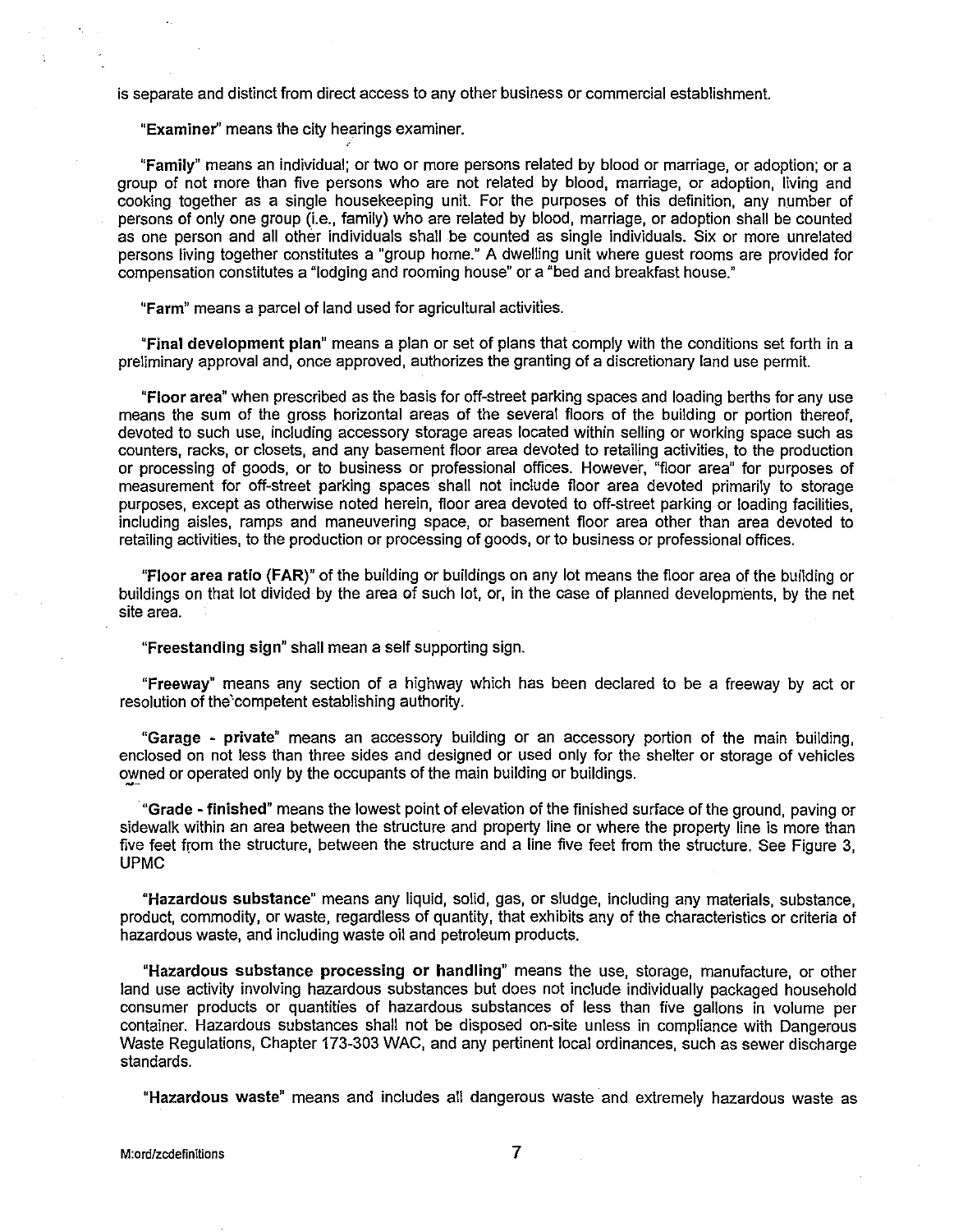designated pursuant to Chapter 70.105 RCW and Chapter 173-303 WAC.

A. "Dangerous waste" shall mean any discarded, useless, unwanted, or abandoned substances including, but not limited to, 'certain pesticides, or any residues or containers of such substances which are disposed of in such quantity or concentration as to pose a substantial present or potential hazard to human health, wildlife, or the environment because such wastes or constituents or combinations of such wastes:

1. Have short-lived, toxic properties that may cause death, injury, or illness or have mutagenic, teratogenic, or carcinogenic properties; or

2. Are corrosive, explosive, flammable, or may generate pressure through decomposition or other means.

B. "Extremely hazardous waste" shall mean any waste which:

1. Will persist in a hazardous form for several years or more at a disposal site and which in its persistent form presents a significant environmental hazard and may be concentrated by living organisms through a food chain or may affect the genetic make-up of man or wildlife; and

2. Is disposed of at a disposal site in such quantities as would present an extreme hazard to man or the environment.

"Hearings examiner review" means a process involving the judgment and discretion of the examiner in applying specific decision criteria and other requirements unique to a particular use in the approval of an activity permitted, or permitted conditionally, within a zone.

"Height, building" means the vertical distance from the average elevation of the finished grade on each wall of a building to the top of a flat or shed roof, the deck level on a mansard roof, and the average distance between the bottom of the eaves to the highest point of a pitched, hipped, gambrel, or gable roof. See Figure 3, UPMC 19.35.020.\* 2. Are corrosive, explosive, flammable, or may generate pressure through decomposition or diameters.<br> **B.** "Extremely hazardous waste" shall mean any waste which:<br> **1.** Will persist in a hazardous form for several years or

"Height - structure" means the vertical distance of a structure measured from the average elevation of the finished grade surrounding the structure to the highest point of the structure. See Figure 3, UPMC 19.35.020.\*

"Hobby farni" means noncommercial agricultural activities, including the raising of farm animals and placement of associated farm structures, established on a lot without a principal dwelling unit.

"Home-based day care - adult" means a facility, located in a dwelling unit, that regularly provides care for a period of less than 24 hours per day for no more than 12 elderly or disabled adults who cannot safely be left alone.

"Home-based day care - child" means a facility, licensed by the state, that regularly provides care for a period of less than 24 hours per day for no more than 12 children and is located in an owner-occupied dwelling unit.

"Home occupation" means any activity conducted primarily for financial gain or profit in the principal residence or a permitted accessory structure, which is clearly incidental and secondary to the residential use of the property. An activity inconsistent with the performance standards of this chapter shall be subject to the provisions of this code, even if such activity is conducted without monetary compensation or on a not-for-profit basis.

"Hotel" means a building in which there are five or more guest rooms where lodging with or without meals is provided for compensation, and where no provision is made for cooking in any individual room or suite.

"Industrial pretreatment facility" means treatment devices and structures used for the treatment of industrial wastewater prior to being released into a wastewater collection or conveyance system.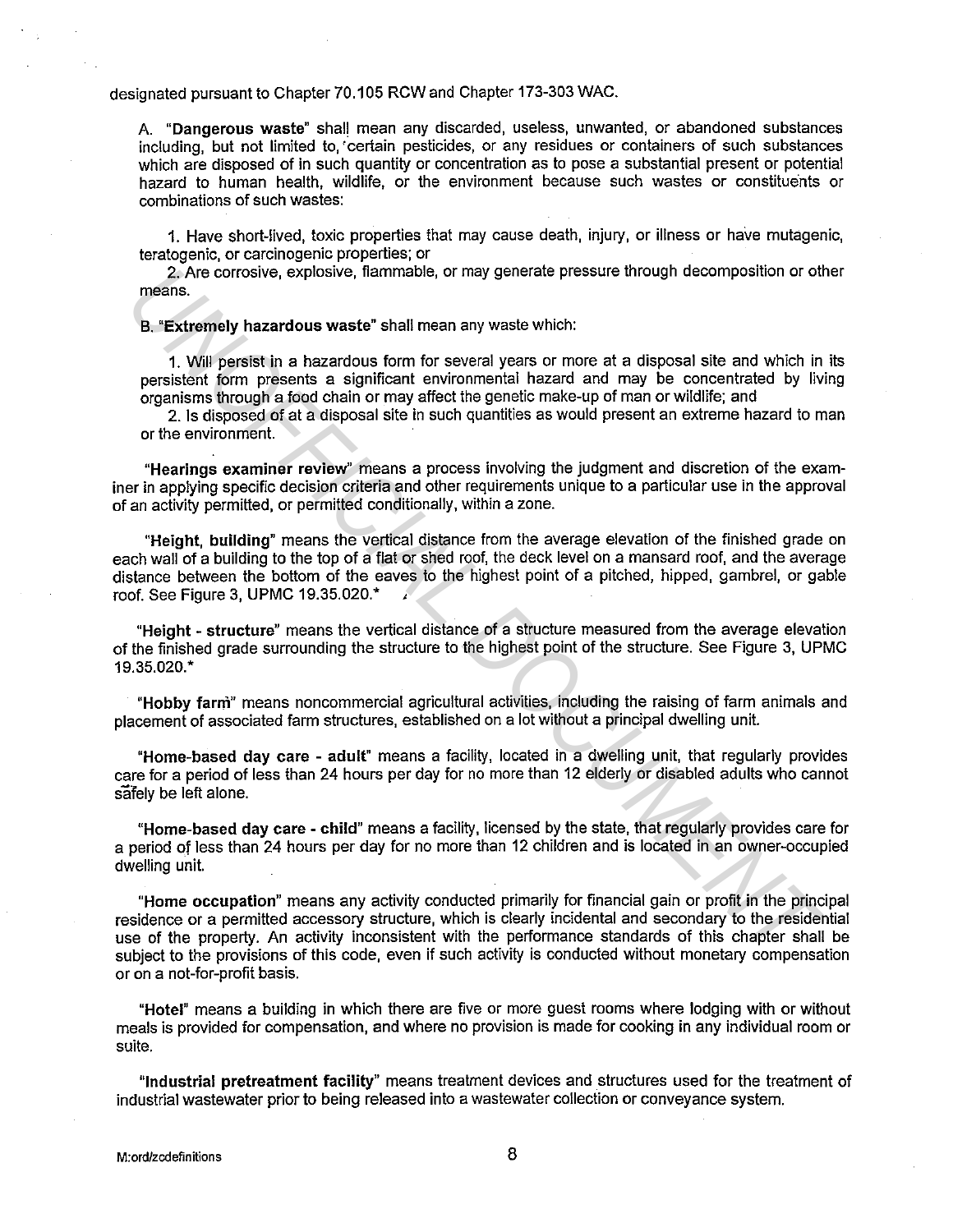An **"inoperable vehicle"** is any type of vehicle which is apparently inoperable or which requires repairs in order to be operated legally on· public roads. Repairs include, but are not limited to, replacement of a window, windshield, wheel, tire, motor, or transmission.

**"Interim propane storage system"** means propane storage facilities serving one or more customers on an interim basis unit extension of natural gas service is feasible.

**"Kennel"** means a house, enclosure, or other structure in which any combination of six or more dogs or cats that individually exceed seven months of age are kept for breeding, sale, training, boarding, or sporting purposes, or are kept or cared for as pets or for any other purpose.

**"Kitchen"** means any room or rooms, or portion of a room or rooms, used or intended or designed to be used for cooking or the preparation of food.

**"Landfill"** means a solid waste facility for the permanent disposal of solid wastes in or on the land and which needs a solid waste permit under Chapter 70.95 RCW.

**"Landfill - demolition"** means a solid waste facility for the permanent disposal of demolition wastes resulting from .the demolition or razing of buildings, roads and other manmade structures. Demolition waste consists of, but is not limited to, concrete, brick, bituminous concrete, wood and masonry, composition roofing and roofing paper, steel and minor amounts of other materials. Plaster or other materials likely to produce leachate is not demolition waste. cast that individually exceed seven months of age are kept for breeding, sale, training, boarding,<br>orting purposes, or are kept or cared for as pats or for any other purpose.<br>"**Kitchen'** "means any room or rooms, or potton

**"Landfill - inert"** means a solid waste facility for the permanent disposal of inert materials which are noncombustible and nondangerous wastes likely to retain their physical and chemical structure including resistance to biological and chemical attack from acidic rainwater.

**"Landfill - municipal solid waste"** means a solid waste facility for the permanent disposal of mixed household, commercial or industrial waste from municipal sources delivered by hauling companies or selfhauled by residents or businesses.

**"Landfill - special waste"** means a solid waste facility for the permanent disposal of one specific type of waste of limited, known and consistent composition such as an ash monofill, a landspreading disposal facility for biosolids, problem waste landfill or any facility which is not previously defined but is permitted with a solid waste permit as a "limited purpose landfill."

**"Landfill - woodwaste"** means a solid waste facility with 2,000 cubic yards or more of capacity for the permanent disposal of woodwaste which does not contain chemical preservatives. This does not include woodwaste landfills on forest lands regulated under the Forest Practices Act but does include facilities which use woodwaste as a component of fill.

**"Livestock"** means all cattle, sheep, goats, or animals of the bovidae family; all horses, mules, or animals of the equidae family; all pigs, swine, or animals of the suidae family; and ostriches, rhea, and emu.

**"Lodging and rooming house"** means a building with not more than four guest rooms where meals (with or without lodging) are provided for compensation for not more than 10 persons. Guest rooms numbering five or more shall constitute a hotel.

**"Lot"** means a designated parcel, tract, or area of land established by plat, subdivision or as otherwise permitted by law to be used, developed or built upon as a unit.

**"Lot area"** means the total area within the lot lines of a lot, excluding any right-of-way. For the purposes of this regulation, any portion of a lot lying within a right-of-way or below the ordinary high water mark or lawfully constructed bulkhead may not be included in a lot area or density calculation.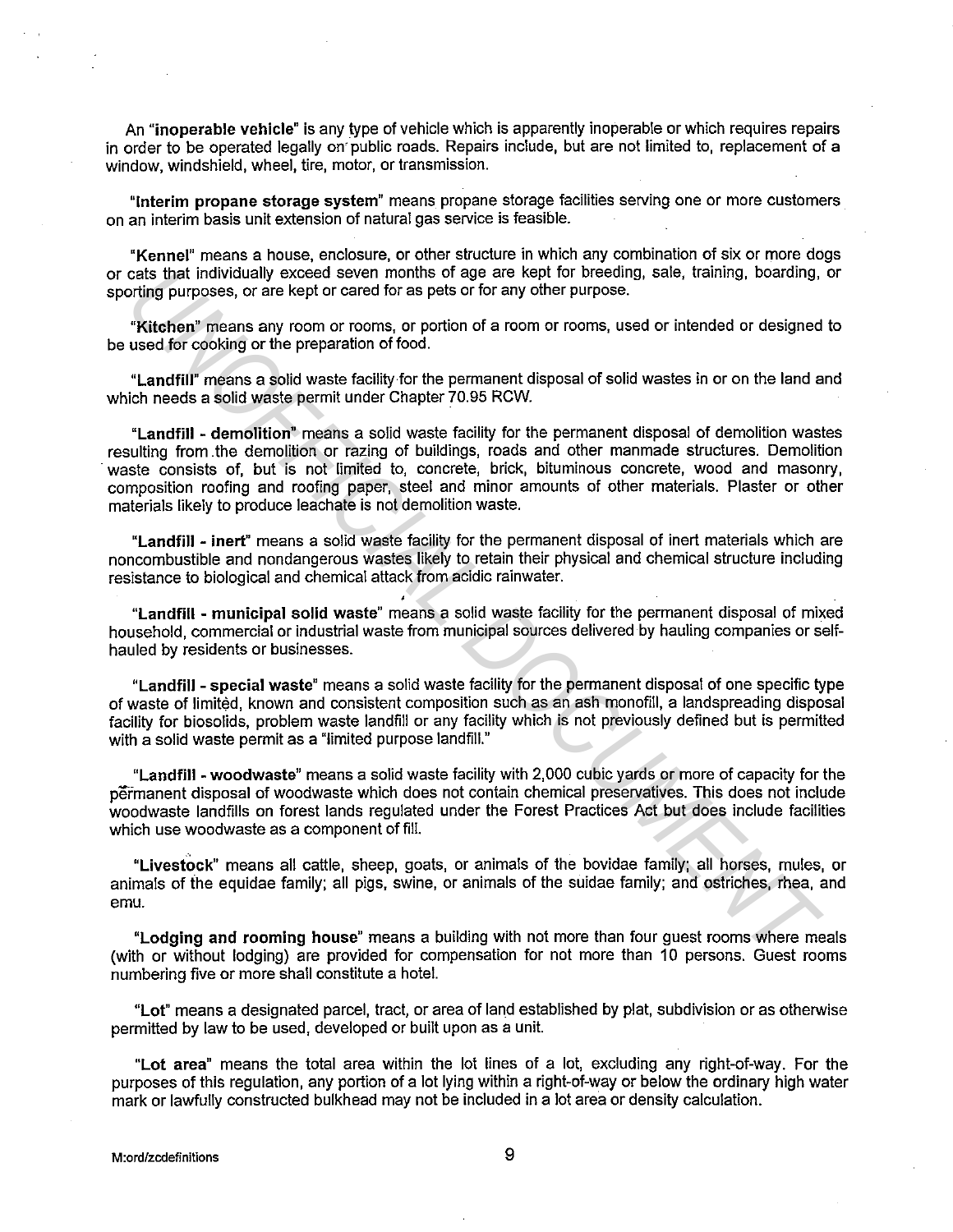"Lot - corner" means a lot situated at the intersection of two or more street rights-of-way having an interior angle of less than 135 degrees. On a corner lot, all yards abutting street rights-of-way shall be considered front vards. See Figure 1.\*

"Lot - interior" means a lot other than a corner lot. See Figure 1.\*

"Lot - pipestem" means a lot which gains street right-of-way access by way of a driveway easement or lot extension which is too narrow to be built upon. When a pipestem-shaped lot abuts two or more street rights-of-way it shall not meet this definition of a pipestem lot. Lot dimension, lot area, and setback requirements shall be exclusive of the access stem. See Figure 1.\*

"Lot - through" means a lot that fronts upon two parallel street rights-of-way or that fronts upon two street rights-of-way that do not intersect at the boundaries of the lot. See Figure 1.\*

"Lot line" means a line of record bounding a lot that divides one lot from another lot or from a public or private street right-of-way or any other public space. See Figure 1.\*

"Lot line - front" means the portion of a lot line abutting a street right-of-way. See Figure 1. •

"Lot line - rear" means the lot line opposite and most distant from the front lot line. See Figure 1.\*

"Lot line - side" means any lot line other than a front or rear lot line. See Figure 1.\*

"Lot of record" means an area of land designated as a lot on the plat or subdivision recorded or registered, pursuant to statute, with the auditor of Pierce County.

"Major tenant improvement" shall mean improvements to the interior and/or exterior of a structure which within a 12-month period exceeds a cumulative value of 25 percent of the assessed value as assessed by the county assessor's office of the structure.

"Manufactured home" means a factory-assembled structure intended solely for human habitation, which has sleeping, eating and plumbing facilities, that is being used for residential purposes, that was constructed in accordance with the HUD Federal Manufactured Housing Construction and Safety Standards Act in'effect at the time of construction, and that is constructed in a way suitable for movement along public highways.

"Massage parlor'' means an establishment where, for any form of consideration, massage, alcohol rub, fomentation, electric or magnetic treatment, or similar treatment or manipulation of the human body is administered; this would include sensitivity studios, body painting studios, exercise studios, conversation studios, companionship studios, exotic dance studios, dating services or any other business title in which massage is a principal activity or principal purpose of the building. The title or name of the business cannot be µsed as a ruse to circumvent this definition. This definition shall not be construed to include a hospital, nursing home, medical clinic, medical practitioner or the office of a physician, surgeon, chiropractor, osteopath, physical therapist, or by a massage practitioner, licensed by the state pursuant to Chapter 18.108 RCW and whose principal activity is to treat the sick, injured, or infirm, nor barber shops or beauty salons in which massages are administered only to the scalp, the face, the neck or the shoulder. This definition shall not be construed to include a volunteer fire department, a volunteer rescue squad, or a nonprofit organization operating a community center, swimming pool, tennis court, or other educational, cultural, recreational and athletic facilities. pulrements shall be exclusive of the access stem. See Figure 1."<br> **Lot** through<sup>e</sup> means a lot that forms upon two parallel steet rights-of-way or that fronts upon the tect this technique of the tect in this combing a lot

"Miniwarehouse" means a facility consisting of separate storage units which are rented to customers having exclusive and independent access to their respective units for storage of residential or commercial oriented goods.

"Mobile home" means a structure constructed for movement on the public highways that has sleeping, cooking and plumbing facilities, that is intended for human occupancy, that is being used for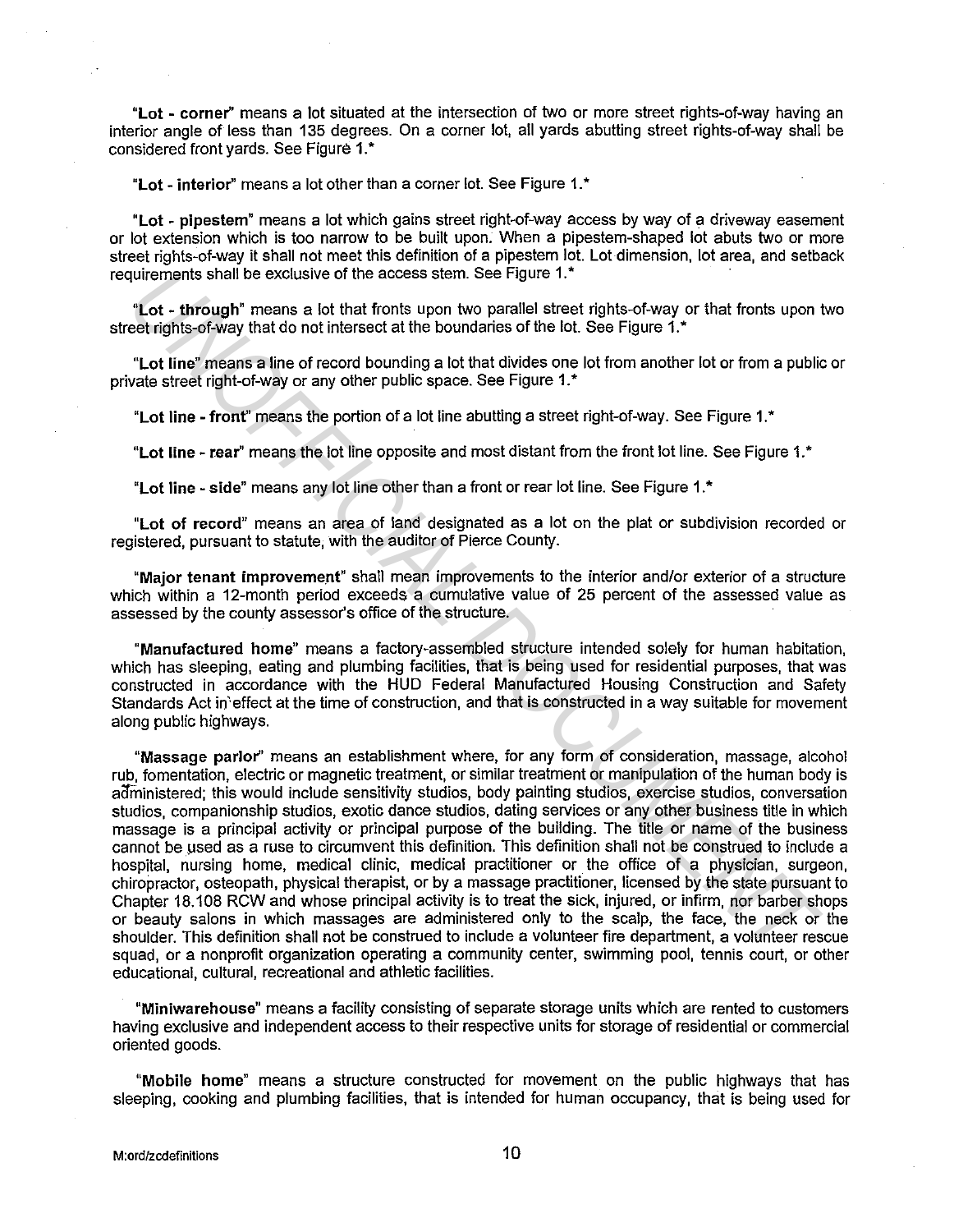## residential purposes, that was constructed prior to June 15, 1976.

"Mobile home/manufactured home park" means a tract of land designed and maintained under a single ownership of unified control where two or more spaces or pads are provided solely for the placement of mobile or manufactured homes for residential purposes with or without charge. A mobile home or manufactured home park shall not include mobile home or manufactured home subdivisions or recreational vehicle parks.

"Moderate risk waste fixed facility" means a solid waste transfer facility needing a solid waste permit which specializes in the collection of household hazardous waste for packaging for transport to a disposal facility for recycling. It may collect limited amounts of hazardous waste from small quantity generators (SQGs) who. are businesses which generate hazardous waste in quantities below the threshold for regulation under Washington dangerous waste regulations (Chapter 70.105 RCW).

"Modular home" shall mean a dwelling that is designed for human habitation and is either entirely or substantially prefabricated or assembled at a place other than a building site and meets all of the requirements of Chapter 296- 150A WAC. Modular homes are also commonly referred to as factory built housing, and for purposes of this title a modular home is considered single-and two-family housing.

"Motel" means a group of attached or detached buildings containing individual sleeping units where a majority of such units open individually and directly to the outside, and where a garage is attached to or a parking space is conveniently located to each unit, all for the temporary use by automobile tourists or transients, and such words shall include tourist courts, motor courts, automobile court, automobile camp, and motor lodges. A unit in a motel having kitchen facilities shall constitute a dwelling unit and shall be subject to all of the provisions and requirements of this code governing dwelling units for the zone in which the establishment is located, but never less than the requirements of the heaviest multiple-dwelling zone. bility for recycling. It may collect limited amounts of hazardous waste from small quantity generation unider Weshington dargenous waster for a counter splot and the person and the person of the collect published published

.... "Mount" means the structure or surface upon which personal wireless telecommunication facilities are mounted. There are three types of mounts:

- A. Building Mounted. A personal wireless service facility mount fixed to the roof or side of a building.
- B. Ground Mounted. A personal wireless service facility mount fixed to the ground, such as a tower.
- C. Structure Mounted. A personal wireless service facility fixed to a structure other than a building, such as light standards, utility poles, and bridges.

"Multifamily" means a structure containing three or more dwelling units, with the units joined to one another. Multifamily includes three or more dwelling units on a single lot or parcel, except as specifically provided in mobile home parks and planned development districts.

"Multifamily - ground level" means a multifamily structure containing more than two dwelling units each of which have ground floor access and are joined to one another only by party walls. Examples of ground level multifamily include townhouses, single-story triplexes and fourplexes.

"Multifamily - multiple level" means a multifamily structure containing three or more dwelling units and where such units are joined to one another by party walls and ceilings/fioors and do not all have ground floor access. Examples of multiple level multifamily include garden apartments, midrise apartments and two-story triplexes and fourplexes.

"Nonconforming development" means a contiguous area developed, operated and maintained as a single entity accommodating commercial, industrial or multifamily uses, or a combination of such uses, with common areas and accessory uses which were legal when established but does not conform to the current parking, loading, access, landscaping, screening, open space or design requirements of the zone classification in which it is located.

"Nonconforming lot" means a lot which does not conform to the design or density requirements of the zone classification in which it is located. A nonconforming lot is a lot that was legal when brought into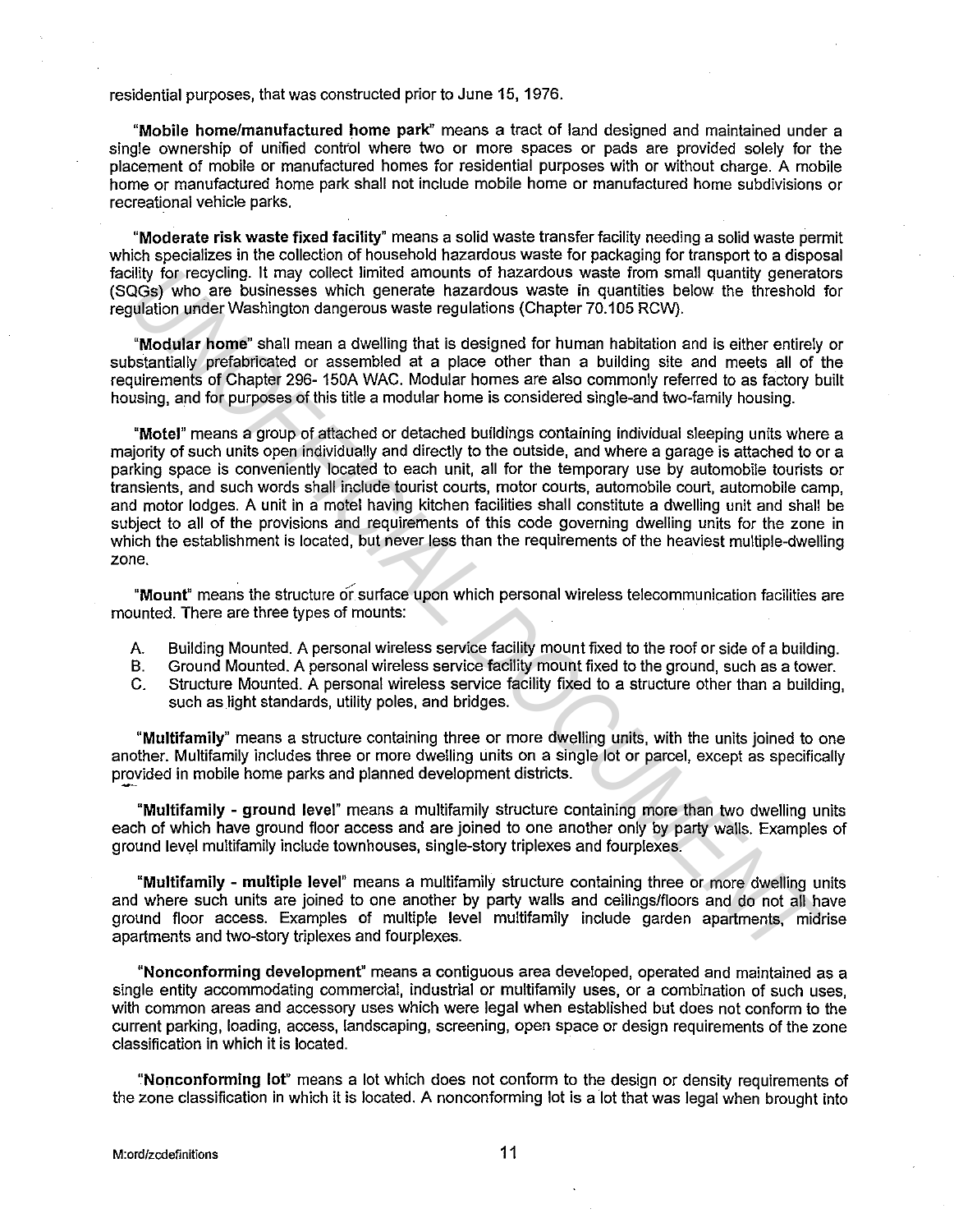existence or was made nonconforming by an acquisition of land in the public interest.

**"Nonconforming structure"** means a building or structure which was legal when established but does not conform to current development standards including, but not limited to, design, height, setback or coverage requirements of the zone classification in which it is located.

**"Nonconforming use of a structure"** means a use which is conducted at least partially within a structure and which was allowed when established but does not conform to the uses allowed in the current zone classification in which it is located.

**"Nonconforming use of land"** means a use which does not involve a structure and which was allowed when established but does not conform to the uses allowed in the current zone classification in which it is located.

**"Nonconforming use permit"** means a written decision by the examiner to allow limited exceptions to provisions of nonconforming standards while exercising a special degree of control to ensure mitigation of any use which is incompatible with adjacent uses, the character of the surrounding area and any applicable neighborhood or specific area plans as required by the comprehensive plan.

**"Noxious matter"** means material which is capable of causing injury to living organisms by chemical reaction or is . capable of causing detrimental effects upon the physical or economic well-being of individuals.

**"Nude or Semi-Nude"** shall mean a state of complete or partial undress in such costume, attire, clothing so as to expose any portion of the nipple. the areola, or the lower half of the female breast or any portion of the pubic region, anus, buttocks, vulva, or genitals, or human male genitals in a discernibly turgid state, even if completely and opaquely covered.

"Odor control structure" means equipment or structures appurtenant to wastewater conveyance facilities used to lessen the odors of the liquids being transported.

**"Off-premises sign"** shall mean any sign identifying a use, facility, or service which is not located on the premises, any sign identifying a product which is not produced, sold, or manufactured on the premises, and apy sign which advertises or otherwise directs attention to a product, service, or activity, event, person, institution, or business which may or may not be identified by a brand name and which occurs or is generally conducted or offered elsewhere than on the premises where such sign is located. **Thomonoforming use of land "means a use which does not involve a structure and which we<br>
wed when established but does not conform to the uses allowed in the current zone dassification<br>
of it is located.<br>
Youconforming us** 

**"Official controls"** means legislatively defined and enacted policies, standards, precise detailed maps aod other criteria, all of which control the physical development of the county, and are the means of translating into regulations and ordinances all or any part of the general objectives of the comprehensive plan.

**"Off-site treatment and storage facility"** shall mean a facility that treats or stores hazardous wastes generated on property other than those on which the off-site facility is located.

**"On-site treatment and storage facility"** shall means an accessory facility that treats or stores hazardous waste generated or handled on the same geographically contiguous property.

**"Outdoor advertising display"** means any card, paper, cloth, metal, glass, wooden, or other display or device of any kind or character which is placed for outdoor advertising purposes on the ground or on any tree, wall, rock, structure, or other object.

**"Outdoor advertising structure"** means a structure of any kind of character erected or maintained for outdoor advertising purposes, upon which any outdoor advertising display is, or can be, placed.

**"Owner occupant"** means a property owner, as reflected in title records, that makes his or her legal residence at the site, and actually resides at the site more than six months out of any given year.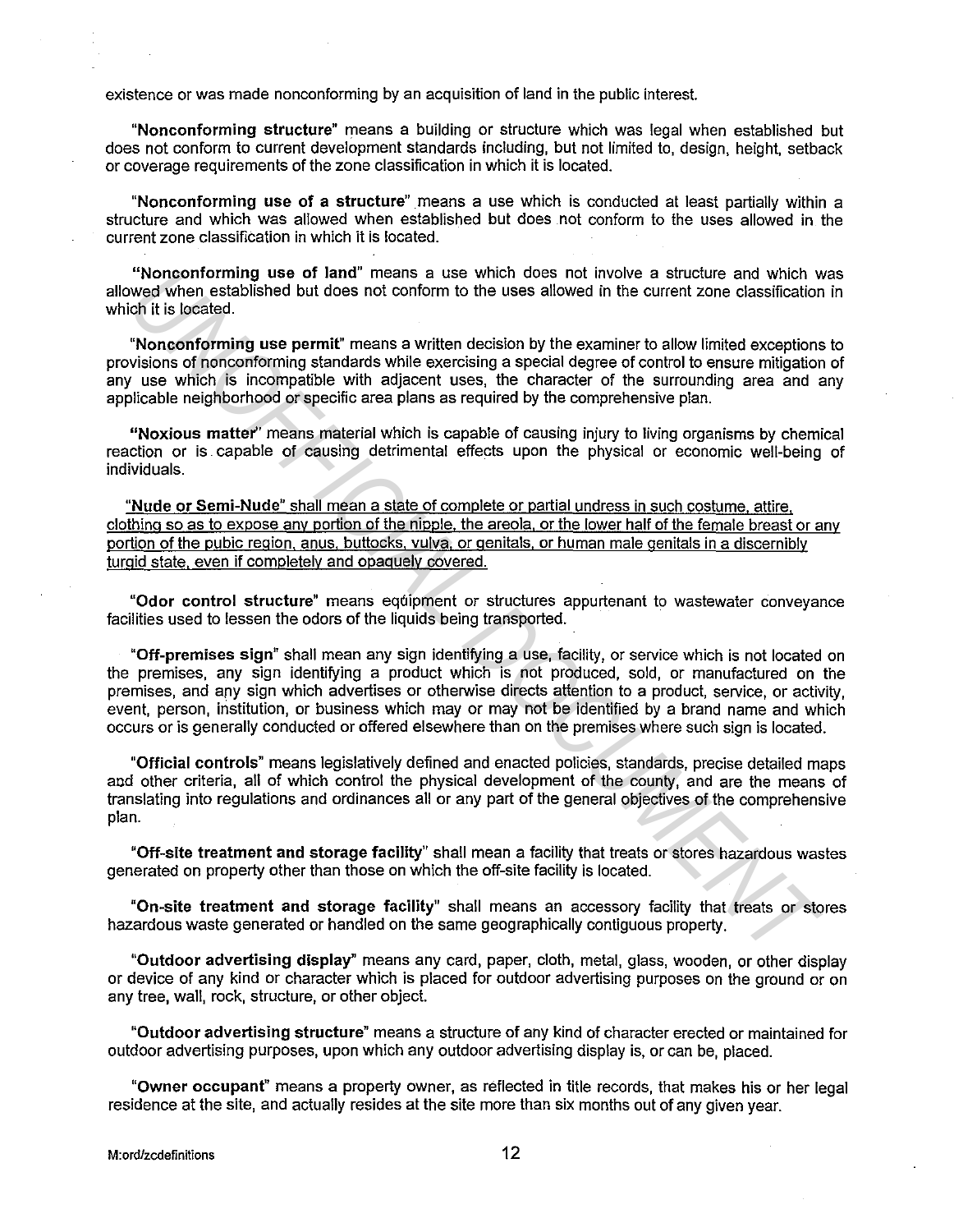**"Package wastewater treatment plant"** means a pre-assembled factory built treatment plant. They can be the size of a motor home or larger.

**"Panorama or Peepshow"** shall mean any device which. upon insertion of a coin or by any other means of payment. including membership fee or other charge. exhibits or displays a picture or view by film. video or by any other means. including observation of live performances.

**"Panoram premises"** means any premises or portion of a premises on which a panorama is located and which is open to the public. including through membership.

**"Park - community"** means a park designed for organized activities and sports, although individual and family activities are also encouraged. Community parks usually exceed 10 acres in size, serve an area of at least two to three miles in radius and often have sport fields, water bodies, gardens, nature trails or similar facilities as the central focus of the park. Most often restroom and parking facilities are found at a community park.

**"Park - linear trail"** means a recreation area that has as a primary use hiking, biking, walking, and jogging. In some cases linear trail parks may be used by equestrian groups. The trails within the park may vary in scale and surfacing and may also be used as a means of nonmotorized transportation connecting one destination point to another. Streets, roads and highways with widened shoulders or bike lanes are not included in this category.

**"Park - neighborhood"** means a combination playground and park designed primarily for nonsupervised, nonorganized recreation activities. Neighborhood parks are small in size (about three to 10 acres) and serve an area of approximately one-half mile in radius. In general, facilities recommended for a neighborhood park may include a children's playground, picnic facilities, trails, nature areas, tennis courts, an outdoor basketball court and a multi-use field for soccer, youth league baseball, etc. Most often there are no restroom and parking facilities. **Park - community**" means a park designed for organized extivities and sports, ellinough individual family activities are also encouraged. Community parks usually excess 10 acres in size, serve an a of all peak in to three

**"Park - regional"** means a large recreation area that serves an entire region. They are usually large in size and often include areas of natural quality suitable for outdoor recreation activities such as golfing, picnicking, boating, fishing, swimming, camping and hiking. If located within an urban area, regional parks may offer a wider range of facilities and activities which serve the entire region. Regional parks usually exceed 40 acres in area. Restroom and parking facilities are most often found at the site.

**"Parking area"** means an area accessible to vehicles, which area is provided, improved, maintained, and used for the sole purpose of accommodating a motor vehicle.

**"Parking area - private"** means an open area other than a street alley, or other public property limited to the parking of automobiles of occupants of a dwelling, hotel, motel, apartment hotel, apartment house, boarding house, or lodging house to which these facilities are appurtenant.

**"Parking area - public"** means an open area other than a street, alley, or private parking area as defined herein, whether privately or publicly owned, which area is used for the parking of vehicles.

**"Passive recreation"** means an outdoor leisure time activity which usually occurs in a setting that has been preserved, as nearly as possible, in the original or natural condition. Passive recreation may occur in common open lawn areas and, where determined appropriate, critical area buffers, aquifer recharge and flood water storage areas. Activities may include picnicking, sight-seeing, walking, hiking, biking, horseback riding, and nature walks. Accessory structures associated with passive recreation include playground equipment, picnic shelters and tables, barbecue pits, exercise stations, restroom facilities, benches, directory signs, garbage containers, and landscaped areas.

**"Pasture land"** means property on which grass or other plants grow and are used as food for grazing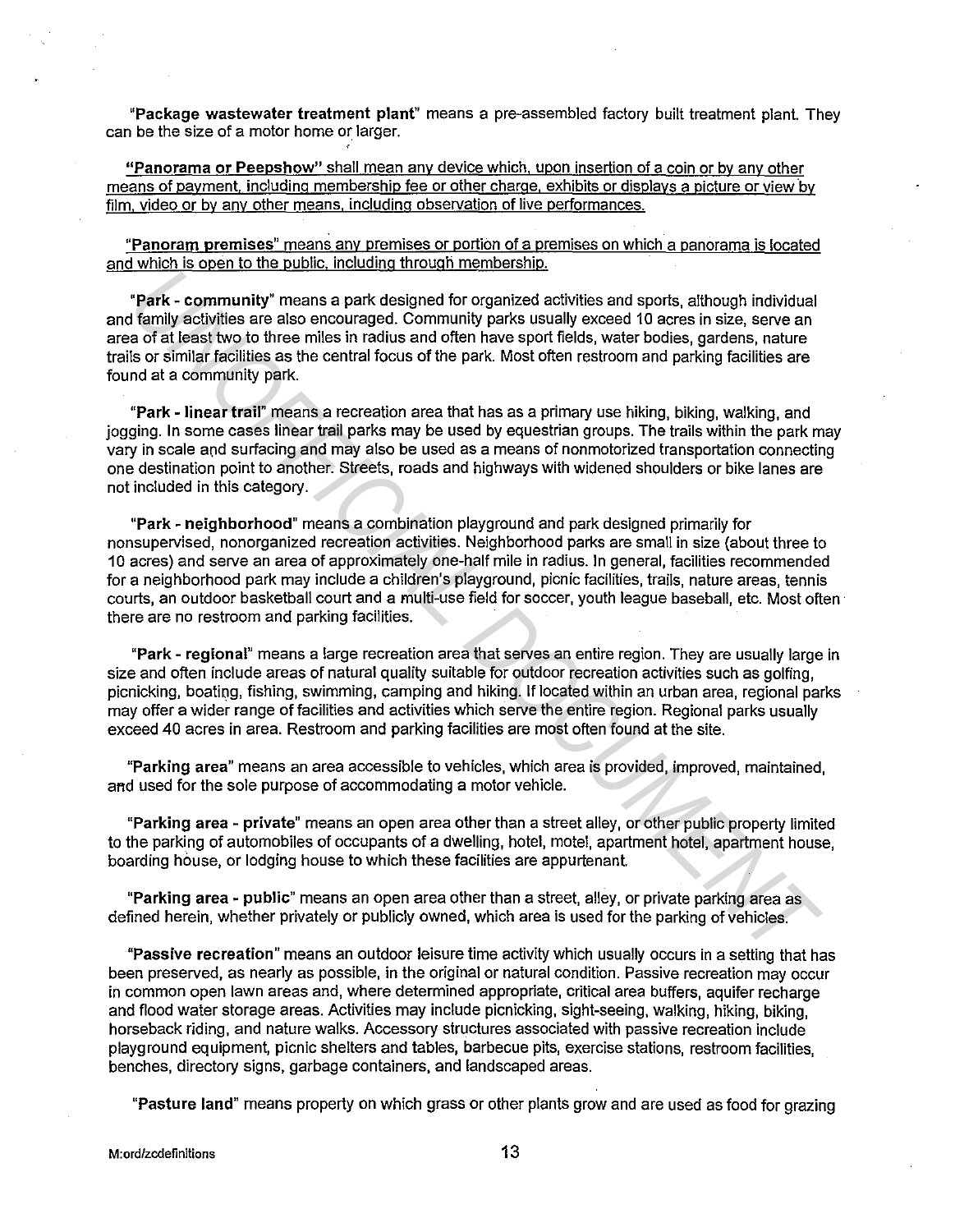#### animals.

**"Personal wireless telecommunication facilities"** shall be defined in the same manner as in Title 47, United States Code, Section 332(c)(7)(C), as they may be amended now or in the future and includes facilities for the transmission and reception of radio or microwave signals used for communication, cellular phone, personal communications services, enhanced specialized mobile radio, and any other wireless services licensed by the FCC and unlicensed wireless services.

**"Planned development district (POD)"** means a flexible zoning concept which provides an opportunity to mold a district so that it creates a more desirable environment and results in a better use of the land than that which could have been provided through the limiting standards provided in the regular zoning classifications.

**"Post office - branch"** means a government operated subdivision of a main post office station serving as a base for one or more carrier routes and providing customary customer postal service.

**"Post office - contract station"** means a privately operated, limited-service postal facility carried on as adjunct to a principal business or use.

**"Post office - terminal"** means the government operated principal mail handling facility for a postal geographic service area.

**"Preliminary approval"** means an approval, based upon an application and conceptual plan for a discretionary land use permit, granted by the director or examiner which sets forth certain conditions that must be reflected on final development plans.

**"Problem waste"** means soils removed during the cleanup of a remedial action site, dangerous waste site, or other sites with harmful substances, but not designated dangerous wastes, and contaminated dredge spoils.

**"Public bathhouse"** means an establishment where, for any form of consideration, baths or facilities for baths of any kind whatever are given or furnished for or in expectation of a fee, compensation or monetary consideration including, but not limited to Finnish baths, Russian baths, sauna baths, Swedish baths, Turkish baths, baths by hot air, steam vapor, water or electric cabinet; provided, that "public bathhouse" for this definition does not include such baths or facilities for baths where no attendant or other person administers or holds themselves out as administering massage treatment as defined in this section, either by physical manipulation of the body or by the use of equipment. is land than that which could have been provided through the limiting standards provided in the region of the controller and the response through the limiting standards provided in the region of the response of the control

~"Public **facilities"** include streets, roads, highways, sidewalks, street and road lighting systems, traffic signals, domestic water systems, storm and sanitary sewer systems, storm waste facilities, parks and recreational facilities and schools.

**"Public facility permit"** means documented evidence of authority granted by the examiner to locate a public facility at a specific location. Public facilities that are subject to a public facility permit must be identified as needed for meeting planned capacities within a comprehensive utility or facility plan or a land use plan adopted by the city council or other municipal jurisdiction or included within a capital facility plan or capital improvement program adopted by the city council or other municipal jurisdiction.

**"Pump/lift station"** means the part of a water collection or distribution system which raises water from a lower to a higher elevation.

**"Recorded"** means, unless otherwise stated, filed for record with the auditor of the county of Pierce, state of Washington.

**"Recreational vehicle"** means a structure or vehicle, other than a mobile home, which is permanently designed and intended for use for temporary housing purposes. Recreational vehicles shall include, but not necessarily be limited to, campers, motor homes, and travel trailers.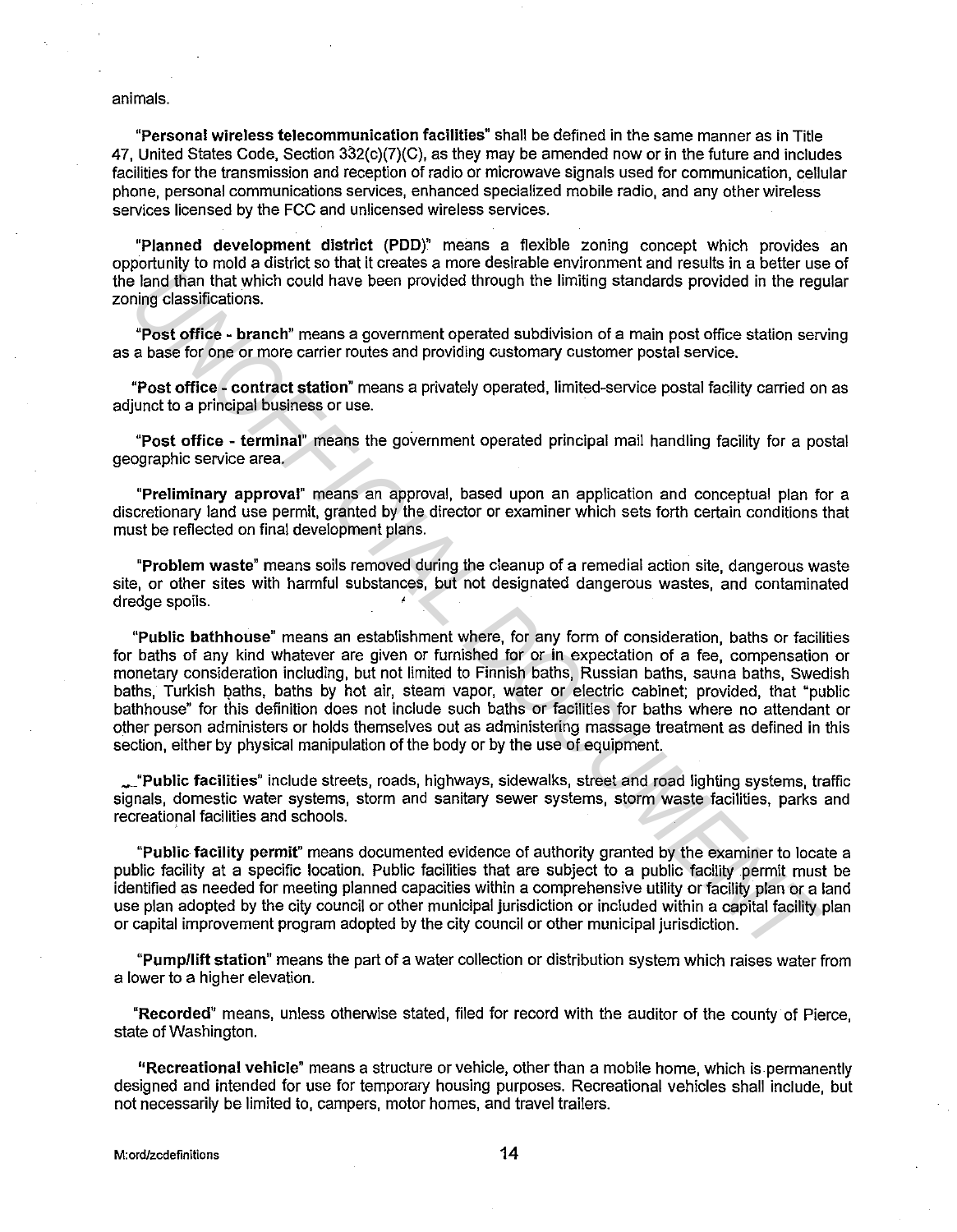**"Recreational vehicle park"** means a tract of land under single ownership or unified control developed with individual sites for rent and containing roads and utilities to accommodate recreational vehicles or tent campers for vacation or other similar short stay purposes.

**"Recycling collection site"** means a site with collection boxes or other containerized storage where citizens can leave materials for recycling.

**"Recycling processor''** means any large scale buy-back recycling business or other industrial activity which specializes in collecting, storing and processing any waste, other than hazardous waste or municipal garbage, for reuse and which uses heavy mechanical equipment to do the processing. It may be a facility where commingled recyclables are sorted, baled or otherwise processed for transport off-site which is referred to as a "clean" materials resource recovery facility (MRF).

**"Religious assembly - place of'** means an establishment the principal purpose of which is religious worship and for which the principal building or other structure contains the sanctuary or principal place of worship, and including accessory uses in the main building or in separate buildings or structures, including religious educational class rooms, assembly rooms, kitchen, library room or reading room, recreation hall, and a one-family dwelling unit, but excluding facilities for residence or for training of religious orders. unicipal gentage, for reuse and which uses heavy mechanical equipment to do the processing. It is raising through gentage, for reuse and which uses heavy mechanical equipment of-<br>ich is referred to as a "clean" materials r

**"Remote switching unit"** means a device or group of devices in a telephone system having the necessary equipment for terminating and interconnecting subscribers' lines, farmer lines, toll lines and interfacilities trunks, normally dependent on one or more central office switching units for full operability.

**"Right-of-way"** means a strip of land held in an easement or separate tract which is occupied or dedicated to be occupied by a public street or railroad, together with property reserved for utilities, transmission lines and extensions, walkways, sidewalks, bikeways, equestrian trails, and other similar uses.

**"Sensitive receptor''** shall mean any establishment which provides caretaking, education, or recreation for persons under 18 years of the age.

**"Septage"** means a semisolid consisting of settled sewage solids combined with varying amounts of water and dissolved materials generated from a septic tank system.

**"Service provider''** means the department, district or agency responsible for providing the specific public facility or service.

**"Setback"** means the minimum required distance between any structure and a specified line such as a lot, public right-of-way, private road, easement or buffer line that is required to remain free of structures unless otherwise provided herein.

**"Sewage system - on-site"** means any system of piping, treatment devices, or other facilities that convey, store, treat, or dispose of sewage on the property where it originates or on adjacent or nearby property under control of the user where the system is not connected to a public or approved private sewer system.

**"Sewage conveyance system"** means pipelines, culverts, and appurtenances which transport wastewater and sewage from points of origin to wastewater treatment plants, or which convey treated wastewater to points of discharge. Also called wastewater conveyance systems.

**"Sign"** means any device, structure, fixture or placard that is visible from a public right-of-way or surrounding properties and uses graphics, symbols or written copy for the purpose of advertising or identifying any establishment, product, goods, or service.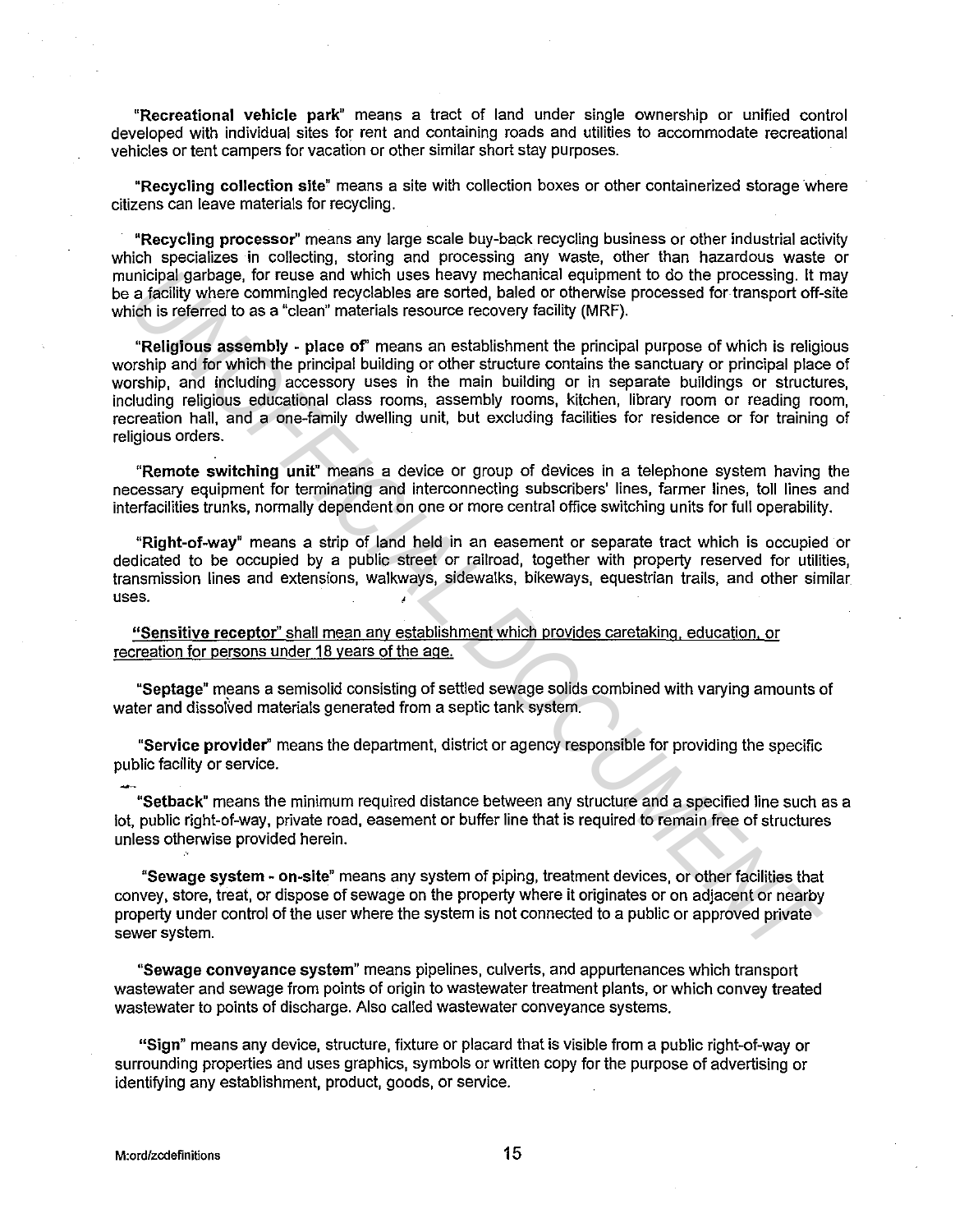"Single-family - detached" means a dwelling unit that is not attached to another dwelling unit by any means.

"Small animals" means all animals and birds except for livestock and exotics.

"Soil" means the surface laver of earth supporting plant life.

"Soil treatment facility" means a solid waste facility which utilizes bioremediation, a thermal desorption process, or similar processes to treat petroleum contaminated soil or vactor waste for reuse or final disposal.

"Solid waste" means all wastes, including, but not limited to, garbage, rubbish, ashes, industrial wastes, swill, demolition and construction wastes, abandoned vehicles or parts thereof, discarded commodities, sludge from wastewater treatment plants, septage from septic tanks, woodwastes, dangerous wastes, and problem wastes.

"Special use permit" means an approval by the examiner for those types of development proposals which, due to the nature of the project, involve judgment or discretion in determining compliance with the approval requirements. Development proposals subject to special use permits include, but are not limited to, conditionaluse, public facilities, preliminary and final plats, nonconforming use, planned development district, site plan review, shoreline substantial development, shoreline conditional use, shoreline nonconforming use, shoreline variance, and variance.

# "Specified anatomical areas" means

As used herein, "specified anatomical areas" means and includes any of the following: 1) less than completely and opaquely covered human genitals, pubic region, buttocks, anus or female breasts below a point immediately above the top of the areolae; or 2) human male genitals in a discernibly turgid state. even if completely and opaquely covered.

(a) Less then completely and/or opaquely covered human genitals, pubic region, buttock, or any portion of the nipple, the areola, or the lower half of the female breast;

(b) Human male genitals in a discernibly turgid state even if completely or opaquely covered."

"Specified Sexual Activities" As used herein, "specified sexual activities" means and includes any of the following: 1) the fondling or other erotic or intentional touching of human genitals, puble region, buttocks, anus, or female breast; 2) sex acts, normal or perverted, actual or simulated, including intercourse, oral copulation, or sodomy; 3) masturbation, actual or simulated; or 4) excretory functions as part of or in connection with any of the activities set forth in subdivisions (1) through (3) of this subsection.

## "Specified sexual activities" shall mean an act of:

(a) Sexual intercourse within its ordinary meaning, occurring upon a penetration, however slight;  $or$ 

(b) A penetration of the vagina or anus, however slight, by an object; or,

(c) A contact between persons involving the sex organs of one person and the mouth or anus of another; or,

(d) Masturbation, manual or instrumental, of oneself or one person by another; or,

(e) Touching of the sex organs, anus, or female breasts, whether clothed or unclothed, of oneself or of one person by another.

"Stable, Private" means an accessory building for the keeping of more than three horses, cows, or other similar domestic animals owned by the occupants of the premises and not kept for remuneration. hire, or sale.

## "Stock-in-Trade" means

M:ord/zcdefinitions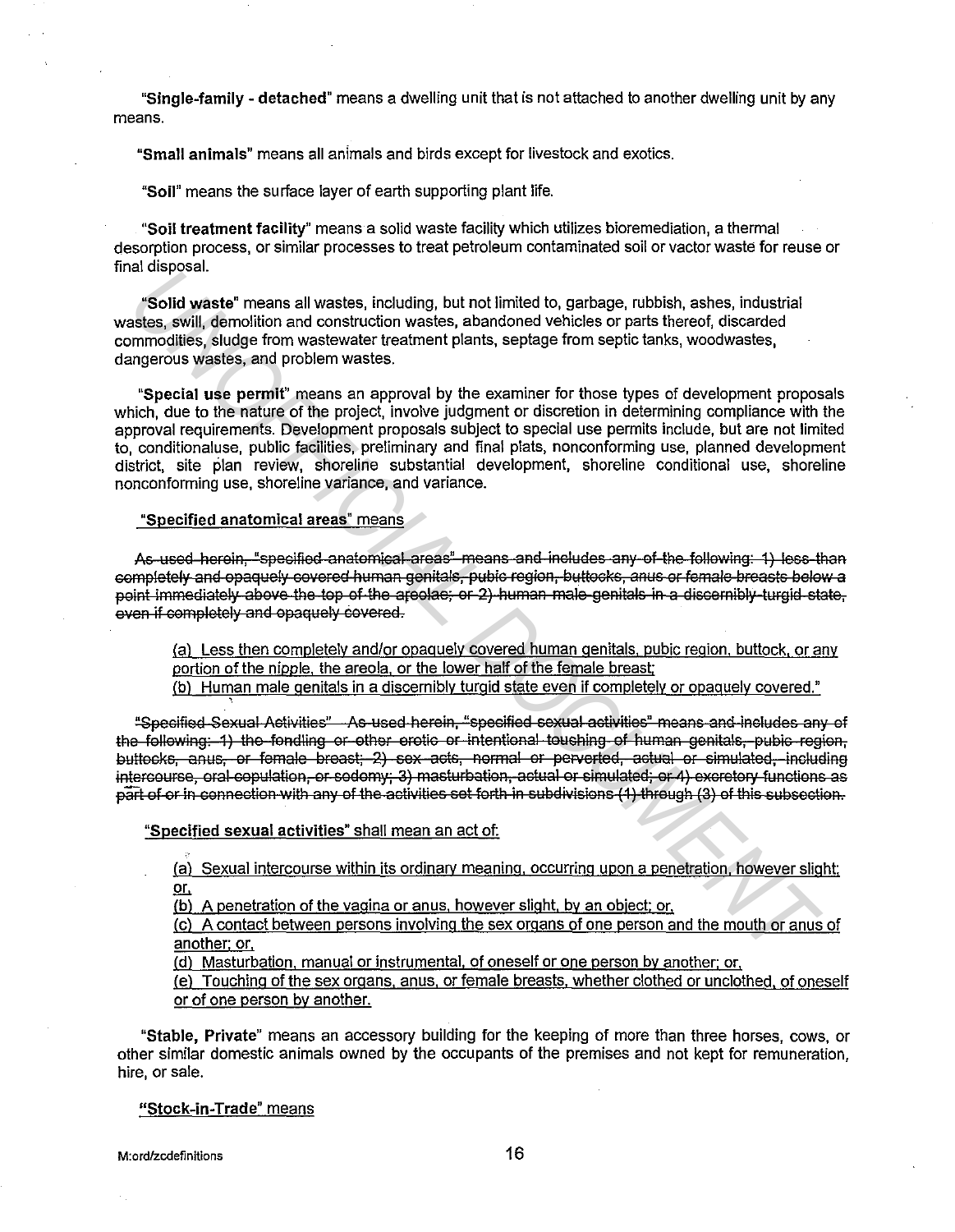al The dollar value of all products. equipment. books. magazines. posters. pictures. periodicals. other printed materials. prerecorded video tapes. discs. or similar material readily available for purchase. rental. viewing 'or use by patrons of the establishment. excluding material located in any storeroom or other portion of the premises not regularly open to patrons; or. b) The number of titles of all products, equipment, books, magazines, posters, pictures. periodicals. other printed materials. prerecorded video tapes. discs. or similar material readily available for purchase. rental, viewing or use by patrons of the establishment. excluding material located in any storeroom or other portion of the premises not regularly open to patrons.

"Storm water conveyance facilities" means features such as gutters, pipelines, culverts, manholes, weirs, manmade and natural channels, water quality filtration systems and drywells.

"Storm water multiple use facilities" means storm water pond facilities that are also developed to allow uses such as parks, recreational, educational and research structures and activities.

"Structure" means anything that is constructed in or on the ground or over water, including any edifice, gas or liquid storage tank, and any piece of work artificially built up or composed of parts and joined together. For the purposes of this regulation, structure does not include paved areas, fill, or any vehicle.

"Surface mine" shall mean any area or areas within one-half mile to each other, where extraction of minerals from the surface results in removal of 5,000 cubic yards of material, or more than three acres of disturbed area, or mined slopes greater than 30 feet high and steeper than one-foot horizontal to one-foot vertical, or more than one acre of disturbed area within an eight or greater acre area when the disturbed area results from mineral prospecting or exploration activities. Surface mines include areas where mineral extraction from the surface occurs by the auger method or by reworking mine refuse or tailings, when these activities exceed the quantity, size, or height threshold listed above. "Surface mining" shall not include excavations and grading for the purpose of public safety or restoring the land following a natural disaster. **Examminate and hallung hand states such as guttors, pipelines, culverts, manning is a manning in the intermediation of the intermediation and the search intermediation system is wellowed by the control of the control of t** 

"Telecommunications radio relay station" means a facility continuing structure and equipment for the transmission of telecommunications messages between telephone system facilities, by microwave radio or similar technologies.

"Temporary housing unit - construction" means a mobile or manufactured home or recreational vehicle which is placed on a lot or tract of land for the purpose of providing temporary housing for an individual or a representative who is in the process of constructing a permanent use or structure on the same lot or tract in accordance with a valid building permit.

"Temporary housing unit - family" means a mobile or manufactured home which is proposed to be located temporarily on a lot, parcel or tract of land. The lot's, parcel's, or tract's principal use shall be a single-family detached dwelling. The temporary housing unit shall be occupied by the parent or parents of the occupants of the dwelling, or not more than one individual who is a close relative of the occupants of the principal dwelling. An occupant of the temporary housing unit because of age, disability, prolonged infirmity, or other similar incapacitation is unable to independently maintain a separate type of residence without human assistance.

"Temporary housing unit - public facility" means a single-wide mobile home or manufactured home to be used at public schools, fire stations, and parks for the purpose of providing on-site security, surveillance, and improved service at public facilities.

"Toxic materials" means those materials which are capable of causing injury to living organisms by chemical means when present in relatively small amounts.

"Tract" means any parcel of land, lot, building site, or contiguous combination thereof devoted to or intended to be devoted to a principal use and any other uses customarily accessory thereto.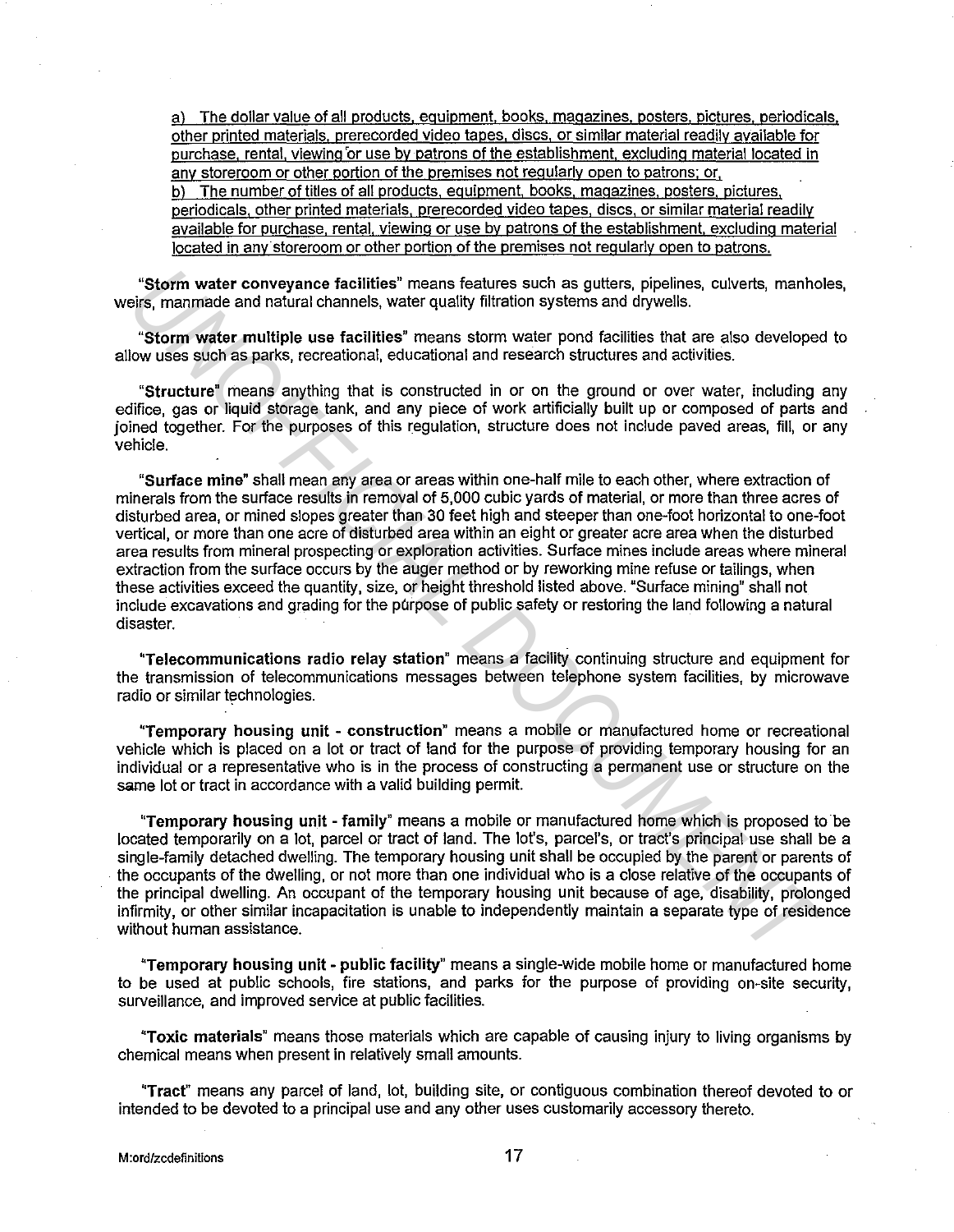"Trailer - automobile commercial" means a vehicle without motor power designed to be drawn by a motor vehicle and which trailer is used or is to be used for carrying goods and property.

"Transfer station" means a solid waste facility needing a solid waste permit which is a permanent, fixed supplemental collection and transportation facility, used by person and route collection vehicles to deposit collected solid waste from off- ite into a larger transfer vehicle for transport to a disposal facility. It may include baling or compaction activities or recycling facilities.

"Transfer station - drop box" means a solid waste facility needing a solid waste permit which is used for placement of a detachable container including the area adjacent for necessary entrance and exit roads, unloading and turn-around areas. The facility normally serves the general public with loose loads and receives waste from off-site.

"Two-family" means two dwelling units within the same building. Two-family housing types are also known as duplexes.

"Unlisted words and phrases" means the definition of any word or phrase not listed in this chapter which is in question when administering this regulation shall be defined from one of the following sources which are incorporated herein by reference. Said sources shall be utilized by finding the desired definition from source number one, but if it is not available there, then source number two may be used and so on. The sources are as follows: **Transfer station - drop box" means a** solid week facility heeding a solid waste permit which is used and turn-are placement of a detachable condiner including the area adjacent for necessary entremice and directed<br>ads, u

A. City development regulations;

- B. Any city resolution, ordinance, code or regulations;
- C. Any statute or regulation of the state of Washington (i.e., the most applicable);
- D. Legal definitions from case law or a law dictionary;

E. The common dictionary.

"Urban open space" means an area in an urban zone classification which is permanently dedicated to remain unimproved in public or private ownership. Urban open space serves as a visual relief in the built environment and may be characterized by undisturbed natural vegetation or areas intended for passive recreation uses.

"Use" means the purpose or activity for which land or buildings are arranged, or intended, or for which land or buildings are occupied or maintained and shall include any manner of performance of such activity with respect to the performance standards of this zoning code.

"-"Use category" means a group of similar use types that are associated with each other to such an extent that they perform a specific land use function. Use categories are: civic, commercial, essential public facilities, office/business, industrial, residential, resource, and utilities.

"Use - permitted" means any use allowed in a zoning classification and subject to the restrictions applicable to the specific use.

"Use - principal" means the primary or predominant use of any lot or parcel.

"Use type" means a group of similar uses that are fundamentally related to each other, contain equivalent characteristics, and which fall within the same use category.

"Utility or public maintenance facility" means facilities for open and enclosed storage, and maintenance of vehicles, equipment, or related materials used in a utility or public facility.

"Variance" means an adjustment to the development standards of the zoning regulation, that does not apply to use, that is reviewed and approved, modified, or denied by the examiner after at least one public hearing or the director after obtaining an administrative use permit.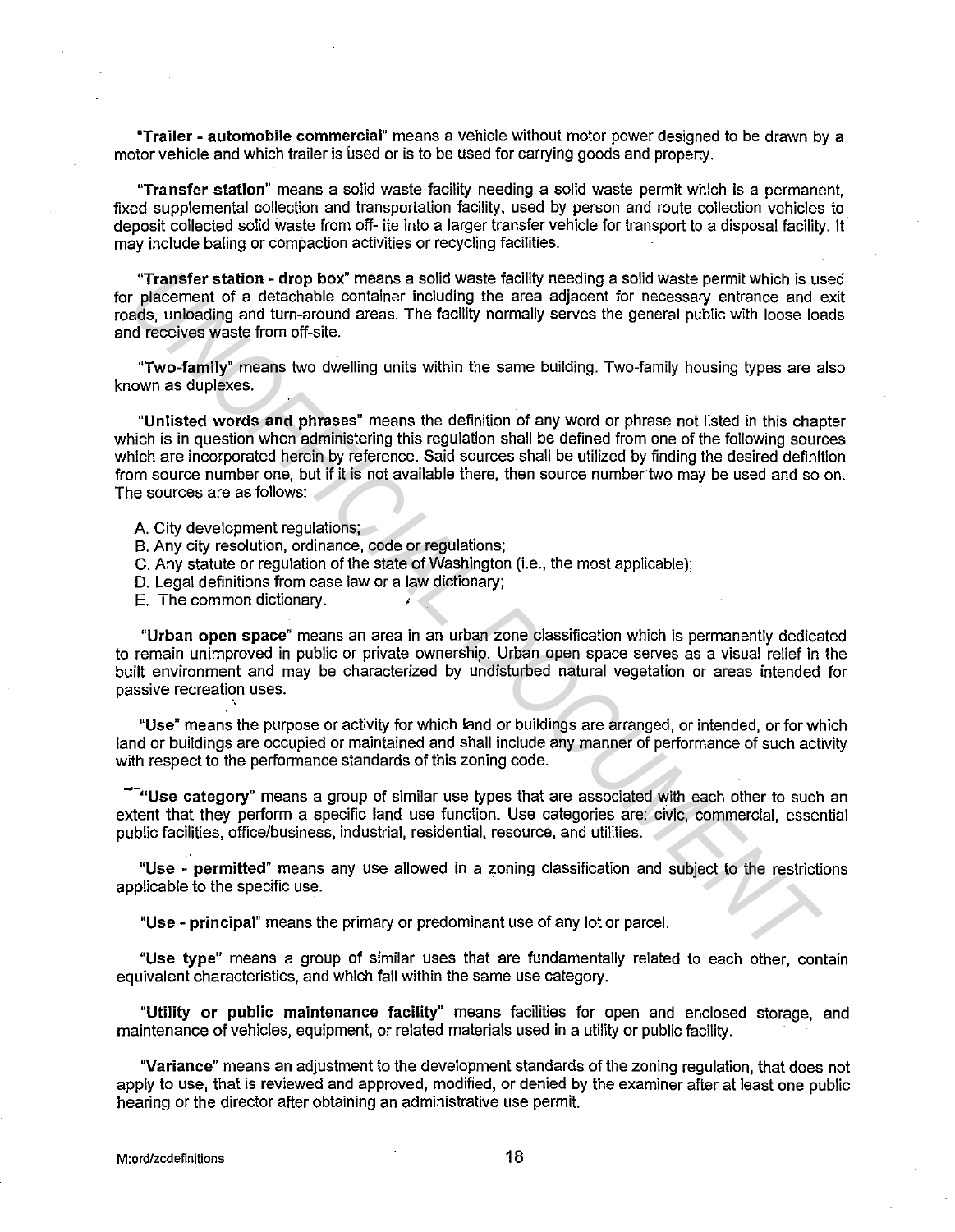"Waste separation and recovery facility" means a solid waste facility needing a solid waste permit where mixed solid waste is collected and processed to segregate recyclable components from that portion of the waste stream which is to be permanently disposed. It may be referred to as a materials resource recovery facility (MRF) or as a "dirty MRF."

"Waste to energy (WTE) facility" means any solid waste facility designed as a combustion plant to dispose of solid waste or to recover energy in a usable form from mass burning, refuse-derived fuel incineration, pyrolysis or any other means of using the heat of combustion of solid waste and which requires a solid waste permit under Chapter 70.95 RCW.

"Waste to energy facility - municipal solid" means a combustion plant specializing in disposal of or energy recovery from mixed waste from municipal sources.

"Waste to energy facility - special" means a combustion plant designed to burn more than 12 tons per day and specializing in disposal of or energy recovery from a single type of waste of known and consistent composition, other than municipal waste, such as tires or infectious waste.

"Wastewater" means water carrying waste from domestic, commercial or industrial facilities together with other waters which may inadvertently enter the sewer system through infiltration and inflow.

"Wastewater transfer facility" means equipment, structures, driving and parking surfaces, and appurtenances used for loading wastewater for transport to wastewater treatment facilities.

"Water purification facility" means treatment plants or facilities for disinfecting water.

"Yard" means a space defined by the required setback on any lot, unoccupied by a structure and unobstructed from the ground upward except as otherwise provided herein.

"Yard - front" means a yard lying between the minimum setback line for a structure and the front lot line and extending across the full width of the lot. See Figure 5, UPMC 19.35.020.\*

"Yard - rear" means a yard lying between the minimum setback line for a structure and the rear lot line and extending across the full width of the lot. See Figure 5, UPMC 19.35.020.\*

"Yard - side" means all yards except front yards and rear yards. See Figure 5, UPMC 19.35.020. \*

"Zone classification" means an area accurately defined as to boundaries and location, and classified by the zoning code as available for certain types of uses and within which other types of uses are excluded **The start of the right of the right of the right resolution is controlled to burn more than 12 to the start of the right of the right resolution is the right of the right of the right of the right of the right of the righ** 

Section 2. Publication and Effective Date. A summary of this ordinance consisting of its title shall be published in the official newspaper of the city. This ordinance shall be effective five days after such publication.

PASSED BY THE CITY COUNCIL ON JULY 6, 1998

JULY 6, 1998<br>De Chie Klosowolf<br>Ebbie Klosowski, Mayor

Debbie Klosowski, Mavor

ATTEST:  $7777$ e ..

Susan Matthew, City Clerk